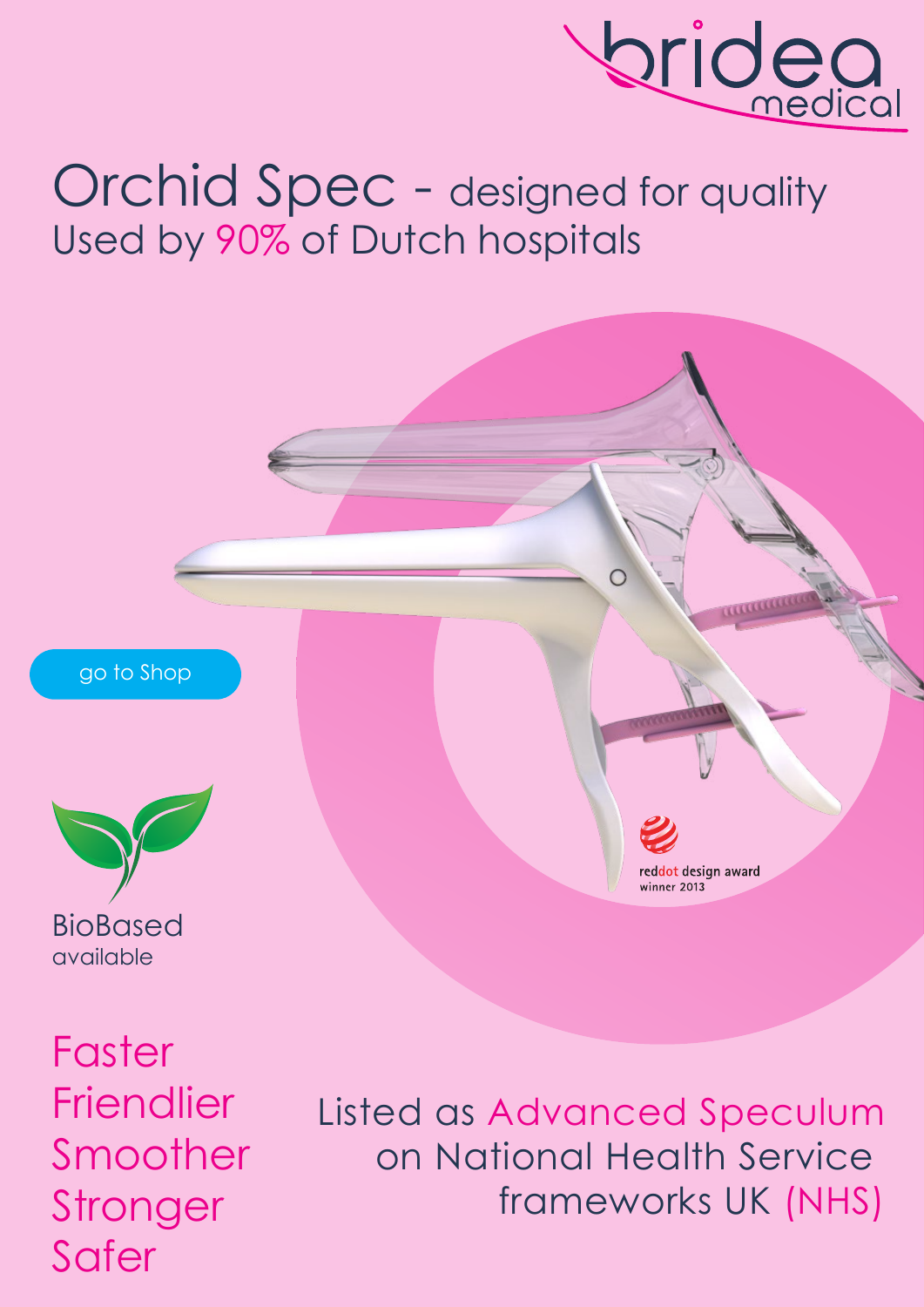## Preferred by doctors

- smooth single-handed operation and locking
- front handle design angled backwards providing greater freedom of movement & greater range of access
- hands free after placement
- inwardly folded edges facilitate optimal Cervix orientation
- no preheating required
- unbreakable plastic
- excellent product strength through optimised design
- up to 50% cost reduction

# Preferred by patients

- smooth rounded edges ensuring patient comfort
- gap design prevents "pinching"
- single use guaranteed clean
- patient temperature friendly
- clinical white look



# Why white

Research by leading women's health specialists has demonstrated specific advantages.

Misdiagnosis reduced - (Diagnosing through a 'clear' Speculum regularly leads to a distorted view due to local tissue depression and discolouration.)

White surface design vastly improves light reflection and visibility Patients perceive white as high quality, hygienic and friendly

Orchid Spec 'clear' provides advantages in situations such as inspecting sutures or bleeding.

## Standard edition - patient friendly sizes **Available in Clean White & Crystal Clear plastic**

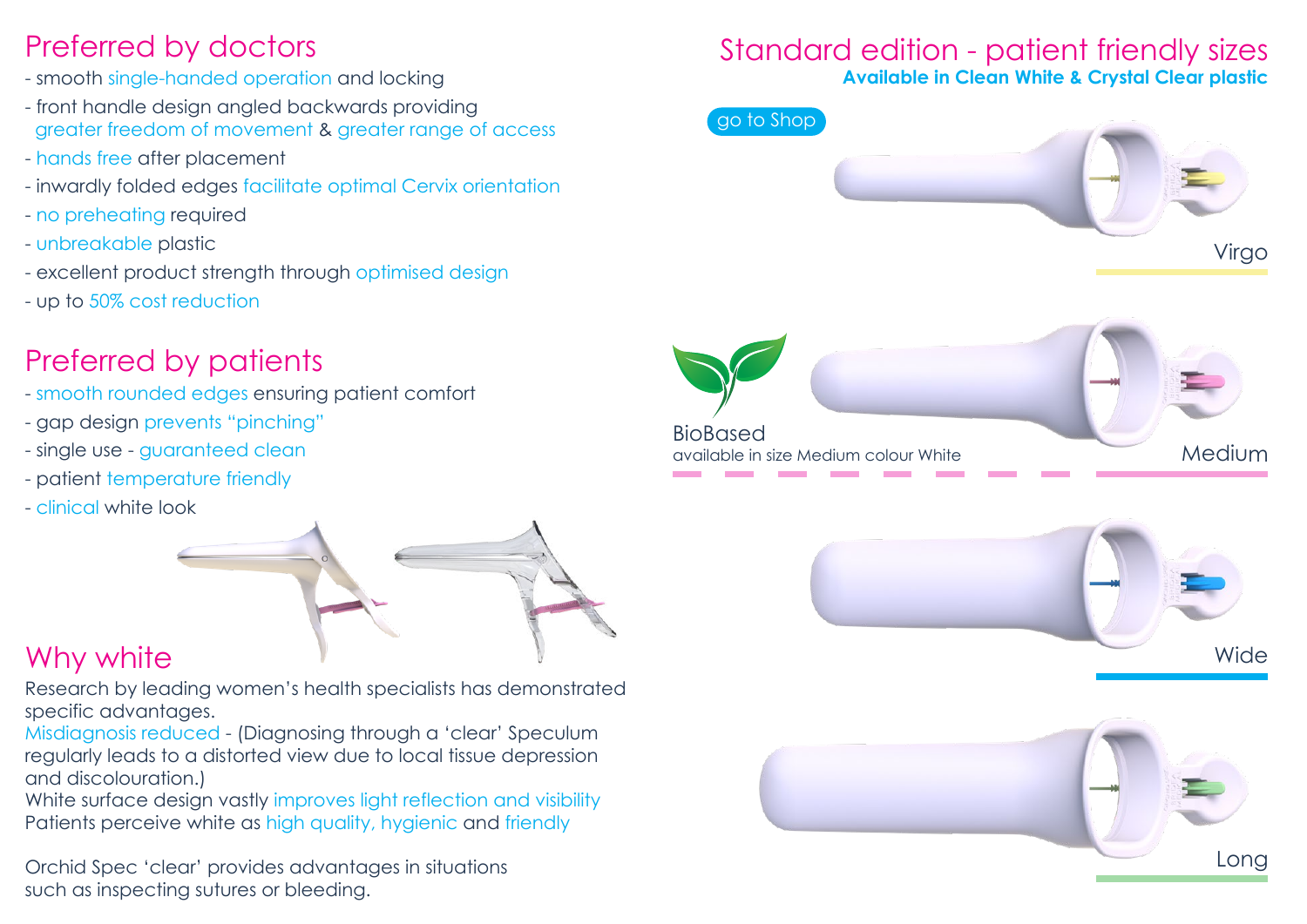# Special SX edition



#### **SX - with smoke extraction**

- Facilitates precise horizontal manipulation of instruments due to the slim line smoke channel
- 360 access around the Cervix due to inward folded edges at the tip of the blades positioning and lifting the Cervix
- Available in
- 3 standard sizes &

2 Open-Sided





## Special Open-Sided edition



- Instruments or catheter easily inserted or removed through the open side

Open

- generous spacious access
- Available in sizes Medium & Wide

winner 2016 reddot design award

#### **Ideally suited for**

- Hysteroscopy
- HSG / THL
- Endometrial Ablation
- IUD insertion

#### **Open SX - smoke extraction**

- Available in sizes Medium SX & Wide SX